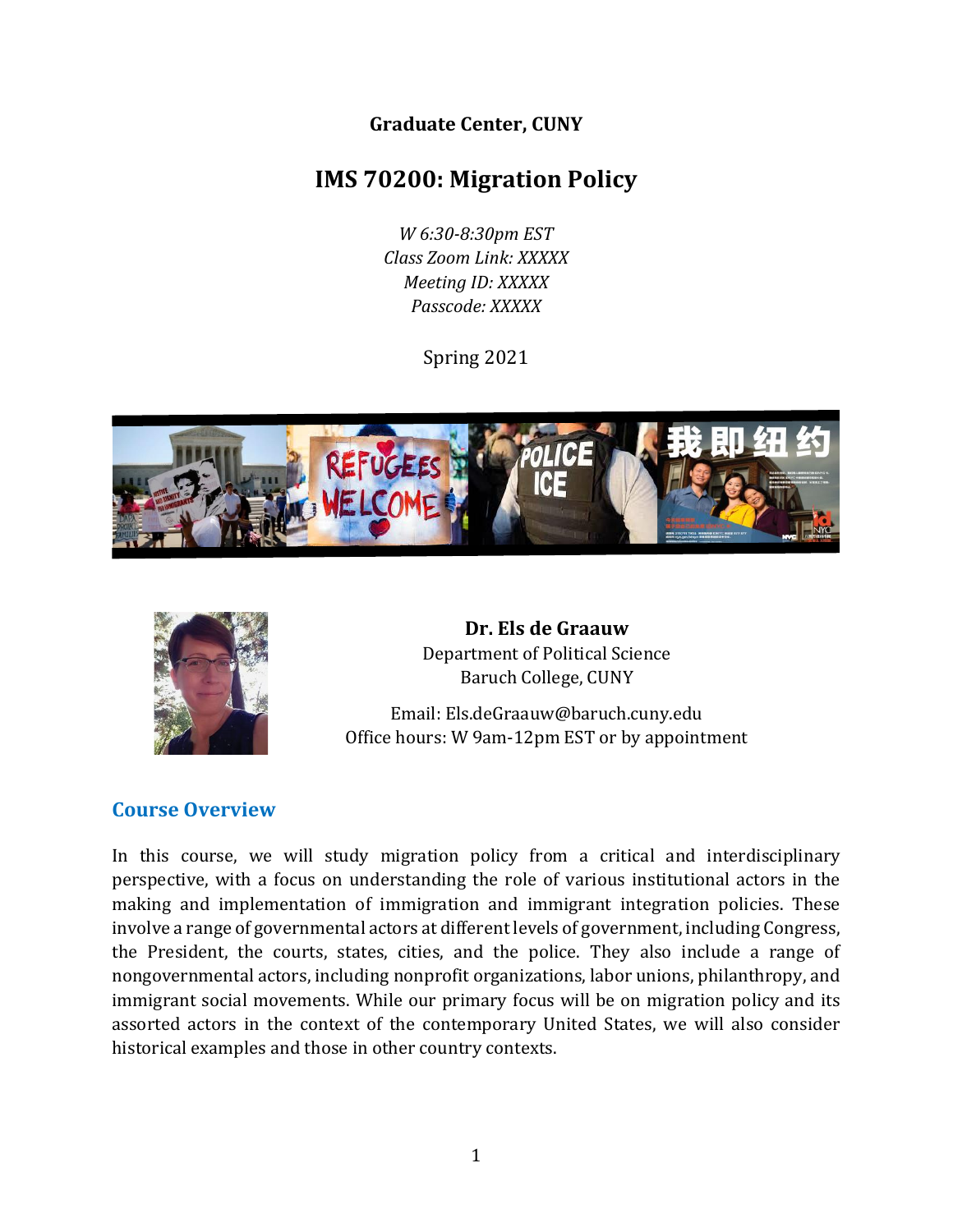### **Course Expectations and Requirements**

To receive a grade in the course, students need to complete the following assignments:

| • Participating in weekly seminar discussions | 25%             |
|-----------------------------------------------|-----------------|
| • Co-moderating one seminar discussion        | 10 <sub>%</sub> |
| • Completing weekly reading memos             | 25%             |
| • Final project and presentation              | 40\%            |

*Participating in Weekly Seminar Discussions 25% of Final Grade*

This course will be run as a seminar, with in-depth discussions of the required readings for each week. Every student will be expected to be prepared to contribute to the discussion in each class.

The quality of student contributions is more important than the quantity, and I will encourage everyone to speak up, even those who are naturally shy. In evaluating your participation in seminar discussions, I will consider how well you prepared for class. For example, do you know the readings well and have you thought through their key arguments, research design and data, and implications? Also, did you contribute to seminar discussions in an ongoing, meaningful, and constructive way that also invited the participation of other students in the class? I will evaluate these points based on my own observations, but I will also seek input from you and your classmates at the end of the semester.

*Co-moderating One Seminar Discussion 10% of Final Grade*

At one point in the semester, each student will be responsible for co-moderating a seminar discussion with me. I have assigned which student will co-moderate what seminar (see the class schedule below). The task of the student moderator is to help organize and facilitate the seminar discussion by highlighting key themes, questions, etc. gleaned from their own understanding of the assigned readings as well as other students' weekly reading memos. The student moderator will also monitor the chat box during the seminar discussion and bring relevant chat entries to the attention of the entire class. Students need to check in with me about their moderator role during office hours on the day that they are assigned to be moderator. That way, you can discuss your ideas for that day's class, which will also allow me to provide suggestions and talking points for how to organize the seminar discussion.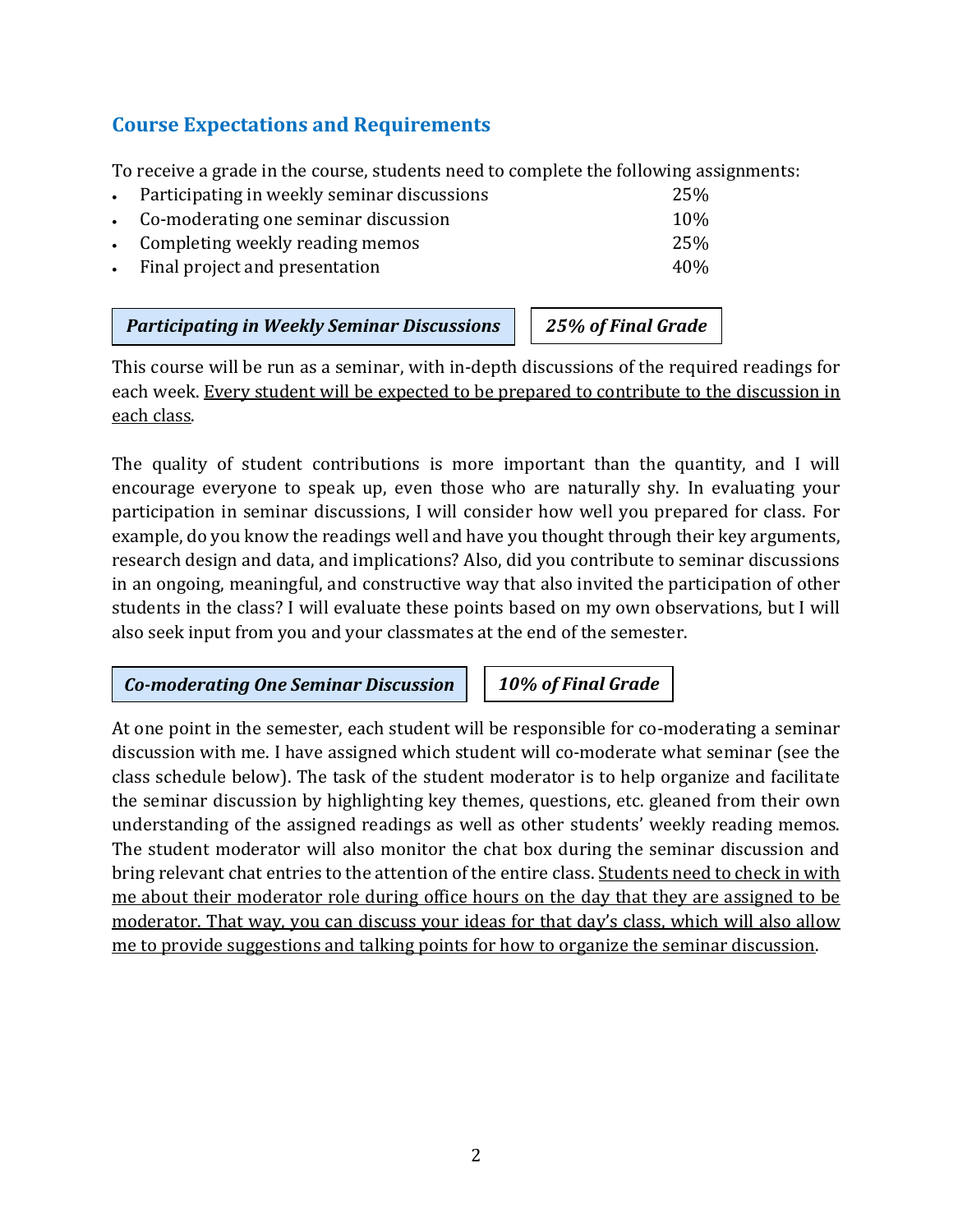*Weekly Reading Memos* 

Students will have to complete 9 weekly reading memos over the course of the semester. Given that there are 10 weeks where readings are assigned, this means you can skip writing a memo on one occasion (although I encourage you to write a memo for all 10 weeks; the 9 highest scores will count toward your grade). Your memos are due via Blackboard by 8pm EST on TU evening to ensure there will be enough time for me and the student moderator to review the memos and prepare for seminar discussion the next day.

Your weekly reading memos should be between 300-500 words each. These memos should combine a critical summary of the readings with a discussion of the contributions and/or deficiencies—theoretical, empirical, methodological—of the readings in relation to the broader seminar topic of that week. If appropriate, you can also frame the readings in relation to your own evolving research interests or final project in this course. Good memos will also include one or more follow-up questions about that week's readings that we could potentially discuss during seminar.

These weekly memos will help you to put your thoughts together and clarify your thinking about the assigned readings. You do not need to summarize every article/chapter or engage in a deep critique of the author(s) you did not agree with. Strive to articulate an original thought or two about what you took away from the readings and think of a question that perhaps you would like to see discussed during seminar. Maybe you want to say something about how what you read relates to a capstone projectidea you are thinking about? Or maybe you want to highlight a particular passage, argument, or methodological approach that stood out and explain why? Or maybe you use a weekly memo as an opportunity to identify a thread you noticed cutting across each of the articles/chapters in the set of readings for that week, or a connection to something we previously discussed? Anything along these lines will be appropriate and will make for a strong reading memo.

Also, every student needs to respond briefly to the memo of two classmates by 12pm EST on W. Your response, not exceeding 250 words, can do different things: raise a different point of view (if only to play devil's advocate), put the original memo in conversation with other course materials, ask a question that the original memo raised for you, etc. The goal of these responses is to have you engage with the thinking and writing of your classmates and to prepare yourself better for in-class discussion that week.

Reading memos and responses will be graded on a "check plus"/"check minus" scale. Good and great memos and responses will simply receive a "check plus." Those that are subpar perhaps because the memo and response make clear that you did not read the assignments or did not read them carefully—or show lack of effort will receive a "check minus."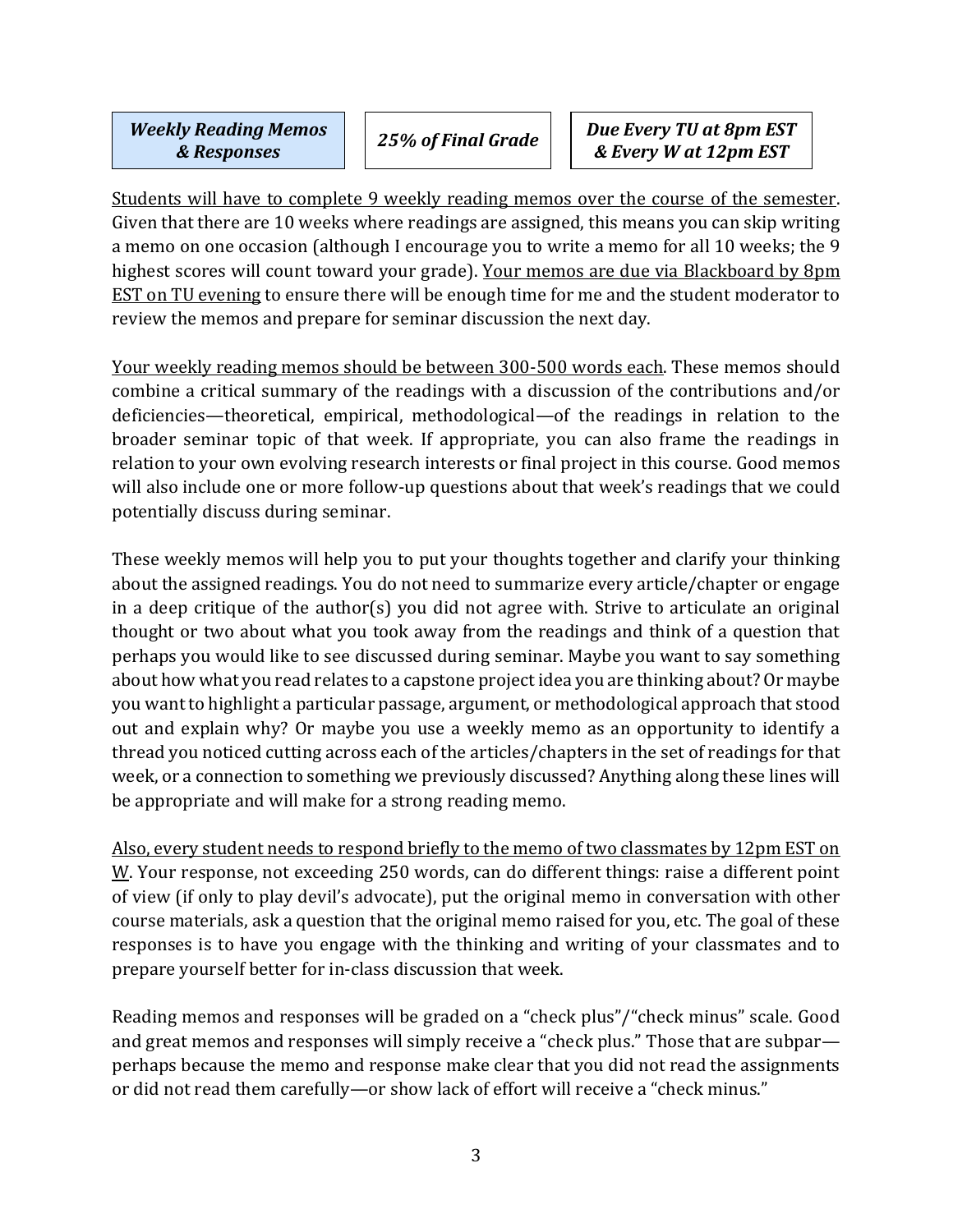#### *Final Project & Presentation* | | 40% of Final Grade | | Due F 5/21, 11:59pm EST

*EST*

Students will also need to complete a final project. With a class composition that is diverse in terms of professional goals and interests, students have some freedom in designing the shape of their project. It might be a traditional 20-page research paper, or it might be something else that is more in harmony with what you are already working on (or plan to be working on), perhaps as part of your capstone project. Whatever it is that you choose to work on, your project needs to engage with the course themes and materials, and it needs to include analysis of some primary and/or secondary data. Projects can be U.S. based, but those based on international or comparative data are welcome, too (but keep in mind that my expertise is in migration policy in the context of the United States). Projects and topics should be chosen in consultation with me by TH 3/11. I encourage you to check in with me during office hours frequently to discuss the progress on your project and receive feedback along the way.

Final projects are due F 5/21 by 11:59pm EST via email. Students will also present their final project in class during the final two weeks of the semester and have the opportunity to receive additional feedback from me and their peers before handing in the final project.

## **Course Website on Blackboard**

The course has a website posted on Blackboard, where you will find many materials useful to you in this course. They include the following folders:

- Updates regarding the course schedule and relevant due dates ("Announcements")
- Information about my weekly office hours ("Office Hours")
- A copy of the syllabus ("Syllabus")
- All assigned reading materials ("Reading Materials")
- Links to all optional multimedia pieces ("Multimedia")
- Discussion Board, where you will post your weekly reading memos and other short writing assignments ("Discussion Board")

## **Class Policies**

#### *Questions and Getting Help*

I welcome your questions anytime. There are two ways you can get in touch with me:

- Email: you can email me with questions about the course schedule or particular course content that I can answer in a short email. *I strive to respond within 48 hours*. If you anticipate that answering your questions involves a long typed answer from me, please speak with me during office hours instead.
- Office hours: I hold office hours through Zoom every week, on W between 9am-12pm EST (or by appointment, but please only if you cannot make it during my regular office hours).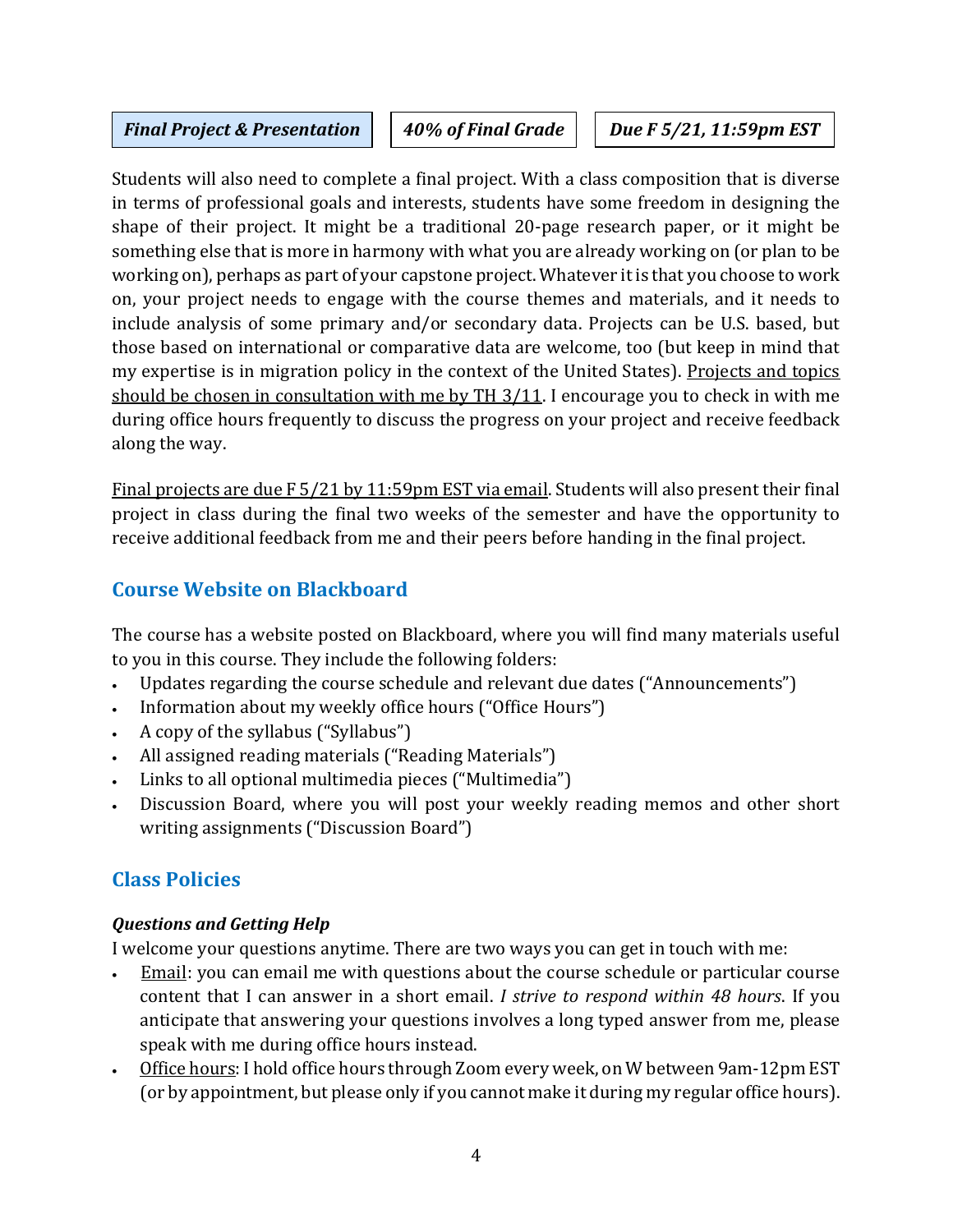Please sign up for one or more 20-minute slots to speak with me (if you signed up and cannot make a meeting, be sure to cancel your appointment). Please use this time to consult with me about your research/writing projects, for example, and your role as seminar moderator*.*

#### *Zoom Etiquette*

To ensure a successful Zoom seminar meeting and engage in a productive learning environment, please keep the following "do's and don'ts" in mind:

#### Do's

- Be on time to class. Communicate with me via email if you will be late or if you lose your connection during class.
- If you are co-moderating the seminar, log in a few minutes early to make sure all is set.
- Make sure your full name shows up in your Zoom window.
- Be aware of your background, such a lighting and noise.
- Mute yourself when you are not talking.
- Use the Zoom functions to communicate as needed, such as chat and raise hand.
- Please have your camera on, if possible, and use an appropriate Zoom background if you wish.
- Turn off/silence cell phone and close other windows on your computer to minimize distractions.

#### Don'ts

- Take screenshots, cell phone pictures, or otherwise record the meeting, your classmates, or your instructor without express permission to do so.
- Change your name or change your Zoom background during the meeting.
- Sit in front of a window or bright light; this will make your face too dark to see.
- Engage in texting, social media, or other distractions while in class.
- Eat dinner during class.

#### *Student Responsibility to Reach Out*

I want everyone to succeed in this class. To that end, I expect all of you to act responsibly and communicate with me if something is going on in your life that affects your school performance. If you have trouble comprehending or keeping up with the course materials, contact me. If you are struggling with personal issues that affect your school work, let me know. If I send you an email about something, do not ignore my email. *Don't wait to ask for assistance until it is too late. I'm here to help.*

#### *Get Involved in the IMS Program*

I encourage you all to get involved in the IMS program. Here are some ways you can do this: 1. Follow the IMS program on Twitter:  $@GC$  Migration.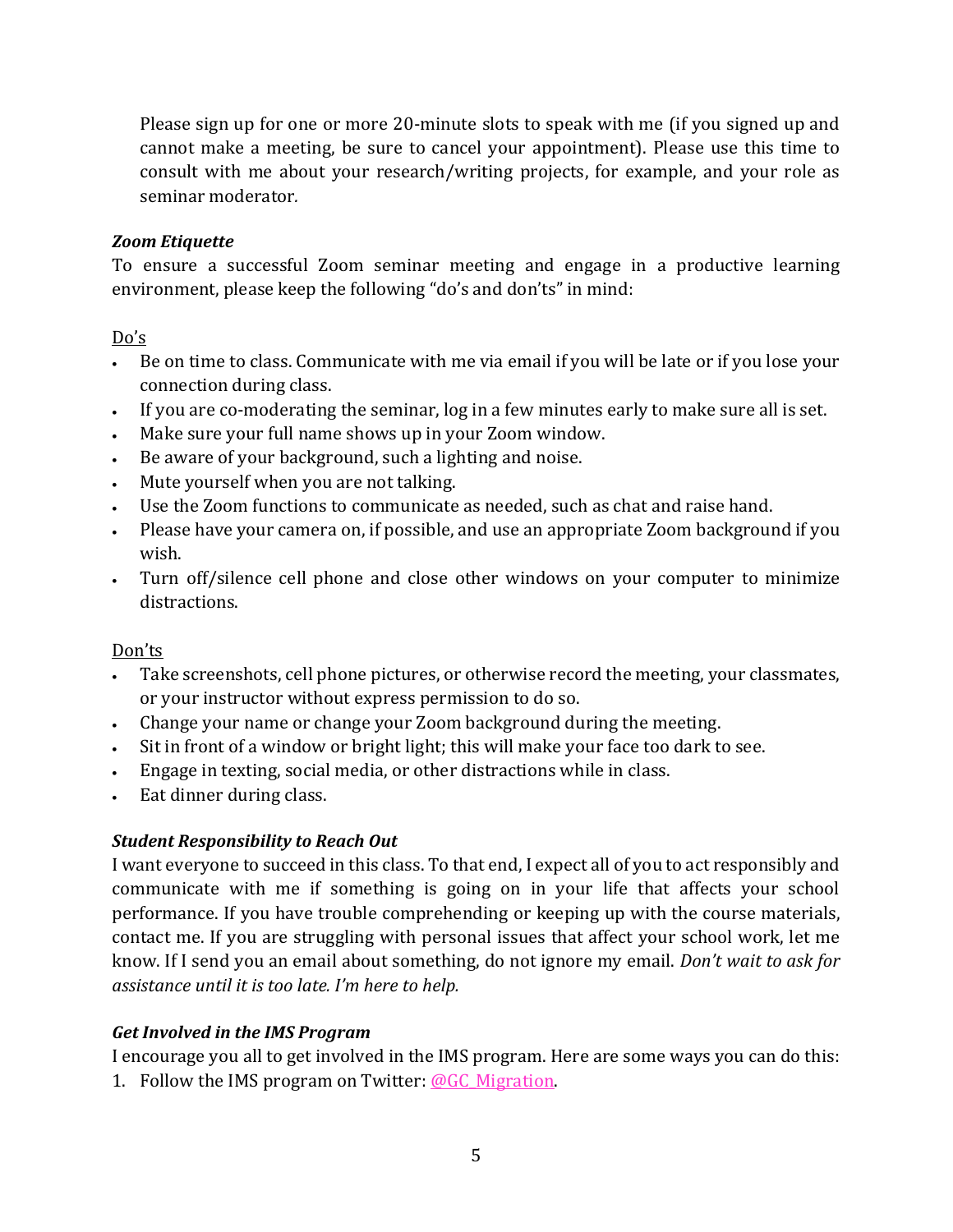- 2. Join the Immigration Working Group, a graduate student discussion group that exchanges, discusses, and collaborates on ideas and research related to studying immigration. To join, send an email to [gc-immigration@googlegroups.com,](mailto:gc-immigration@googlegroups.com) including your name and why you would like to join the group.
- 3. Attend talks of the CUNY Immigration Seminar Series, co-sponsored by the PhD Program in Sociology and the IMS program. Note that two of the books (\*) to be discussed during this semester's seminar series are on this syllabus. You can register for any of the below eight book talks (held on Fridays from 3-4:30pm EST on Zoom) [here.](https://gc-cuny-edu.zoom.us/meeting/register/tZwkceugrDgrGNHWLsHUFIrakub3YlU7yZvA)
	- 2/5—*Holding Fast: Resilience and Civic Engagement among Latino Immigrants*
	- 2/19—*Hyper Education: Why Good Schools, Good Grades, and Good Behavior Are Not Enough*
	- 3/5—(\*)*Citizenship Reimagined: A New Framework for State Rights in the United States*
	- 3/12—(\*)*The President and Immigrant Law*
	- 3/26—*The Browning of the New South: Race, Immigration, and Minority Linked Fate*
	- 4/9—*Reuniting Families: Central American Minors between Separation and Family Reunification*
	- 4/23—*Represented but Unequal: The Contingent Effect of Legal Representation in Removal Proceedings*
	- 4/30—*Pursuing Citizenship in the Enforcement Era*
- 4. If you have ideas for or concerns about the IMS program, you can also reach out to the two student representatives on the Executive Committee of the IMS program: Sara Ortiz (XXXXX) and Shannon Reimers (XXXXX).

## **Course Schedule**

We are using exclusively articles and selected book chapters, so you do not need to purchase books for this course. All the assigned readings are available through the course Blackboard site. Readings focus on migration policy in the United States, but most weeks also include one non-U.S. reading. While I hope you will make every effort to read all assigned readings, if you are strapped for time, please focus on those marked (\*). *I do expect student moderators to be familiar with all assigned readings for the week they are assigned to be moderator.* I have also included links to assorted multimedia pieces, which are all optional.

|                  | <b>Topic</b>             | <b>Course Introduction</b>                                           |
|------------------|--------------------------|----------------------------------------------------------------------|
|                  | Readings                 | None                                                                 |
| W <sub>2/3</sub> | <b>Student Moderator</b> | None                                                                 |
|                  | Assignments              | • By SUN 2/7, 11:59pm EST: upload your "avatar image" to Blackboard. |
|                  |                          | • By SUN 2/7, 11:59pm EST: add your intro to Blackboard.             |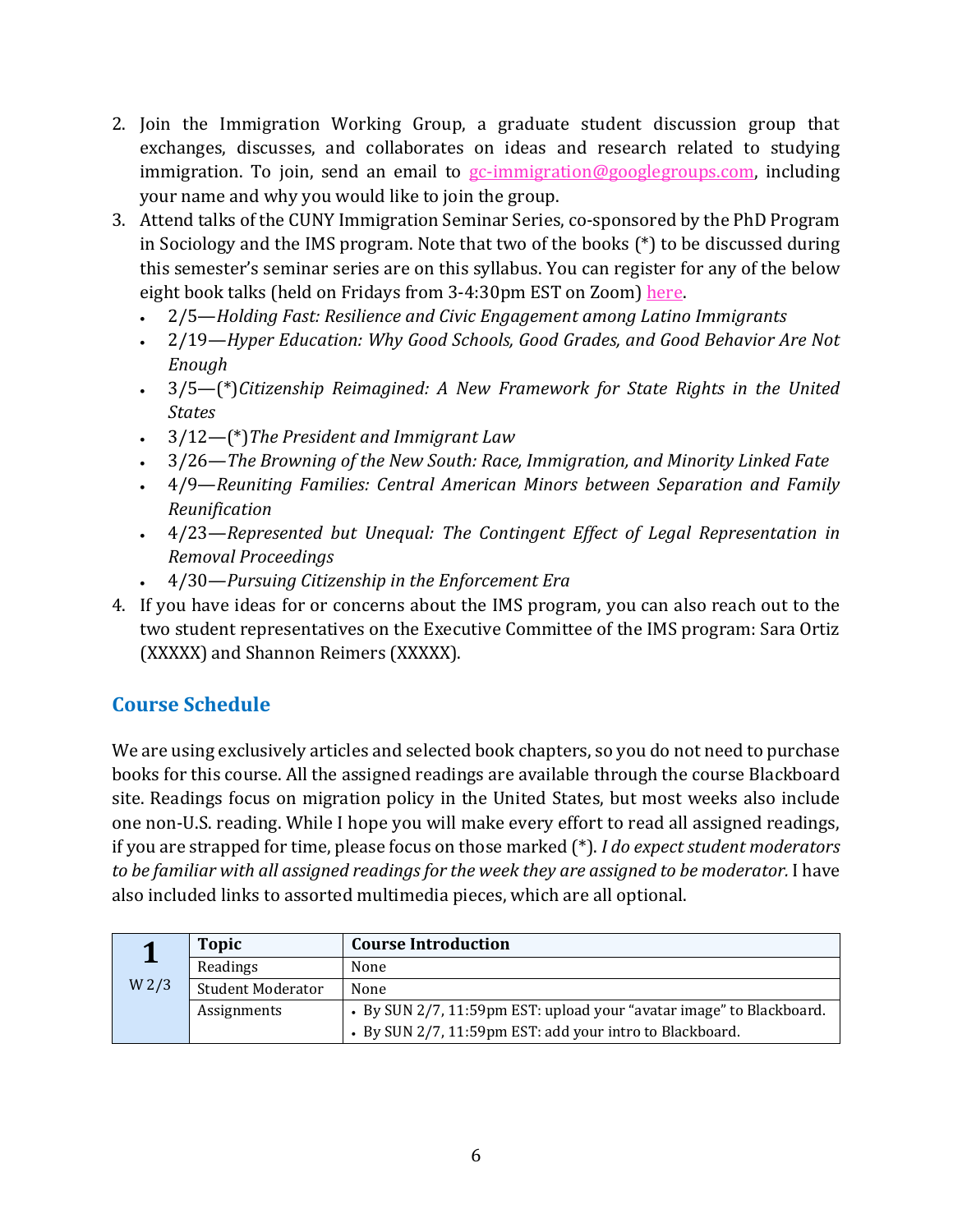|                    | <b>Topic</b>             | <b>Migration Policy Over Time: Big Picture Determinants</b>                 |
|--------------------|--------------------------|-----------------------------------------------------------------------------|
|                    | Readings                 | • (*)Tichenor, Daniel J. 2002. Dividing Lines: The Politics of Immigration  |
| W <sub>2</sub> /10 |                          | Control in America. Princeton: Princeton University Press. Chapter 2.       |
|                    |                          | • (*) Ngai, Mae. 1999. "The Architecture of Race in American Immigration    |
|                    |                          | Law: A Reexamination of the Immigration Act of 1924." Journal of            |
|                    |                          | American History 86(1): 67-92.                                              |
|                    |                          | • (*) Jones-Correa, Michael, and Els de Graauw. 2013. "The Illegality Trap: |
|                    |                          | The Politics of Immigration and the Lens of Illegality." Dædalus: Journal   |
|                    |                          | of the American Academy of Arts and Sciences 142(3): 185-198.               |
|                    |                          | • Triadafilopoulos, Triadafilos. 2010. "Global Norms,<br>Domestic           |
|                    |                          | Institutions and the Transformation of Immigration Policy in Canada         |
|                    |                          | and the US." Review of International Studies 36(1): 169-193.                |
|                    | Multimedia               | • The Racist History of US Immigration Policy (2016)                        |
|                    | <b>Student Moderator</b> | <b>XXXXX</b>                                                                |
|                    | Assignments              | • By TU 2/9, 8pm EST: add your reading memo to Blackboard.                  |
|                    |                          | • By W 2/10, 12pm EST: respond to the reading memos of 2 classmates.        |

| 3      | <b>Topic</b>             | Congress: Changing Demographics, Electoral Incentives, and           |
|--------|--------------------------|----------------------------------------------------------------------|
|        |                          | <b>Partisan Divides</b>                                              |
| W 2/17 | Readings                 | • (*) Wong, Tom K. 2017. The Politics of Immigration: Partisanship,  |
|        |                          | Demographic Change, and American National Identity. New York:        |
|        |                          | Oxford University Press. Chapters 1 and 3.                           |
|        |                          | • Gimpel, James G., and James R. Edwards. 1999. The Congressional    |
|        |                          | Politics of Immigration Reform. Boston: Allyn & Bacon. Chapter 2.    |
|        |                          | • (*)Reny, Tyler. 2017. "Demographic<br>Change,<br>Latino            |
|        |                          | Countermobilization, and the Politics of Immigration in US Senate    |
|        |                          | Campaigns." Political Research Quarterly 70(4): 735-748.             |
|        | Multimedia               | • Immigration Battle (2015)                                          |
|        | <b>Student Moderator</b> | <b>XXXXX</b>                                                         |
|        | Assignments              | • By TU 2/16, 8pm EST: add your reading memo to Blackboard.          |
|        |                          | • By W 2/17, 12pm EST: respond to the reading memos of 2 classmates. |

|        | <b>Topic</b>             | Presidents: Immigration Policymakers-in-Chief?                         |
|--------|--------------------------|------------------------------------------------------------------------|
|        | Readings                 | • (*)Cox, Adam B., and Cristina M. Rodríguez. 2020. The President and  |
| W 2/24 |                          | Immigration Law. New York: Oxford University Press. Introduction,      |
|        |                          | chapters 1, 2, 3, 6, and Epilogue.                                     |
|        |                          | • Bostdorff, Denise M. 2006. "Rhetorical Ambivalence: Bush and Clinton |
|        |                          | Address the Crisis of Haitian Refugees." Pp. 206-246 in Who Belongs in |
|        |                          | America? Presidents, Rhetoric, and Immigration, edited by Vanessa B.   |
|        |                          | Beasley. College Station: Texas A&M University Press.                  |
|        | Multimedia               | • The White Season: Rivers of Blood (2008) 1, 2, 3, 4, 5, 6, 7, 8      |
|        |                          | • Zero Tolerance: How Trump Turned Immigration into a Political        |
|        |                          | <b>Weapon</b> (2019)                                                   |
|        | <b>Student Moderator</b> | <b>XXXXX</b>                                                           |
|        | Assignments              | • By TU 2/23, 8pm EST: add your reading memo to Blackboard.            |
|        |                          | • By W 2/24, 12pm EST: respond to the reading memos of 2 classmates.   |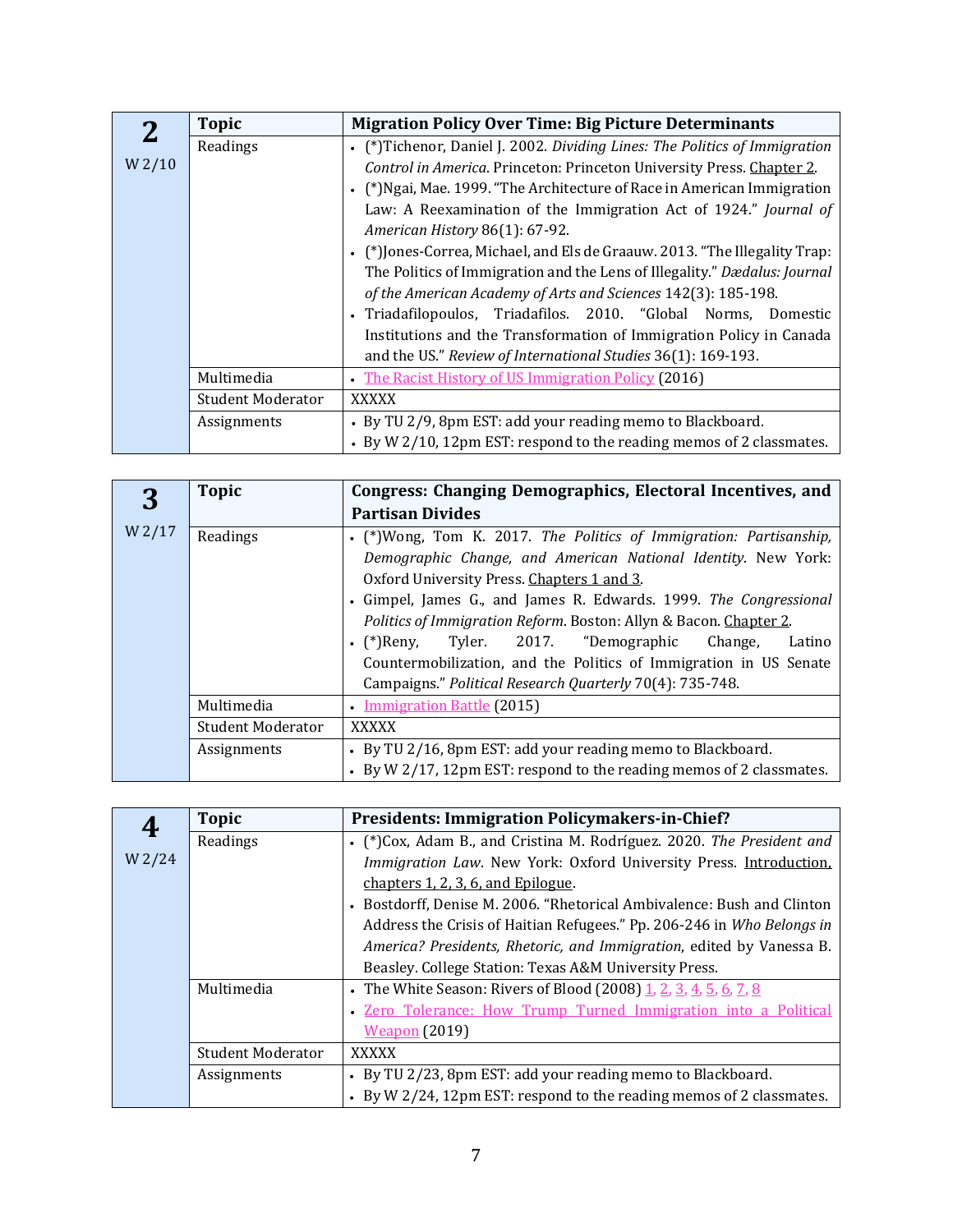| • By TH 2/25, 8pm EST: add one or more ideas you have for your final  |
|-----------------------------------------------------------------------|
| project to Blackboard.                                                |
| • By SUN 2/28, 8pm EST: via Blackboard, provide feedback to the final |
| project idea(s) of at least 2 of your classmates.                     |

| 5                | <b>Topic</b>             | <b>Final Projects: Class Discussion and Peer Feedback</b>                 |
|------------------|--------------------------|---------------------------------------------------------------------------|
|                  | Readings                 | • None                                                                    |
| W <sub>3/3</sub> | <b>Student Moderator</b> | • None                                                                    |
|                  | Assignments              | • By TU 3/2, 8pm EST: add to Blackboard a brief discussion of one or two  |
|                  |                          | issues/areas related to your final project that you would like help with. |
|                  |                          | • Before coming to class: review your classmates' Blackboard posts for    |
|                  |                          | this week and be prepared to offer some suggestions during seminar.       |

|       | <b>Topic</b>             | Courts and Lawyers: Judicial Decision-Making, Asylum, and             |
|-------|--------------------------|-----------------------------------------------------------------------|
|       |                          | <b>Deportation</b>                                                    |
| W3/10 | Readings                 | • (*) Williams, Margaret S., and Anna O. Law. 2012. "Understanding    |
|       |                          | Judicial Decision Making in Immigration Cases at the U.S. Courts of   |
|       |                          | Appeals." Justice System Journal 33(1): 97-120.                       |
|       |                          | • Kawar, Leila. 2012. "Juridical Framings of Immigrants in the United |
|       |                          | States and France: Courts, Social Movements, and Symbolic Politics."  |
|       |                          | International Migration Review 469(2): 414-455.                       |
|       |                          | • (*) Asad, Asad L. 2019. "Deportation Decisions: Judicial Decision-  |
|       |                          | Making in an American Immigration Court." American Behavioral         |
|       |                          | Scientist 63(9): 1221-1249.                                           |
|       |                          | • (*)McKinnon, Sara L. 2009. "Citizenship and the Performance of      |
|       |                          | Credibility: Audiencing Gender-based Asylum Seekers in U.S.           |
|       |                          | Immigration Courts." Text and Performance Quarterly 29(3): 205-221.   |
|       | Multimedia               | <b>Immigration Courts (2018)</b>                                      |
|       |                          | • Unaccompanied: Alone in America (2018)                              |
|       |                          | Chasing Freedom (trailer, 2004)                                       |
|       |                          | • Capernaum (trailer, 2018)                                           |
|       | <b>Student Moderator</b> | <b>XXXXX</b>                                                          |
|       | Assignments              | • By TU 3/9, 8pm EST: add your reading memo to Blackboard.            |
|       |                          | • By W 3/10, 12pm EST: respond to the memos of 2 classmates.          |
|       |                          | • By TH 3/11, 8pm EST: email me your finalized project proposal.      |

|        | Topic    | <b>Government Bureaucracies: Forces of Bad or Good?</b>                 |
|--------|----------|-------------------------------------------------------------------------|
|        | Readings | • (*) Kang, S. Deborah. 2012. "Implementation: How the Borderlands      |
| W 3/17 |          | Redefined Federal Immigration Law in California, Arizona, and Texas,    |
|        |          | 1917-1924." California Legal History: Journal of the California Supreme |
|        |          | Court Historical Society 7: 245-285.                                    |
|        |          | • Hiemstra, Nancy. 2014. "Performing Homeland Security within the US    |
|        |          | Immigration Detention System." Environment and Planning 32(4): 571-     |
|        |          | 588.                                                                    |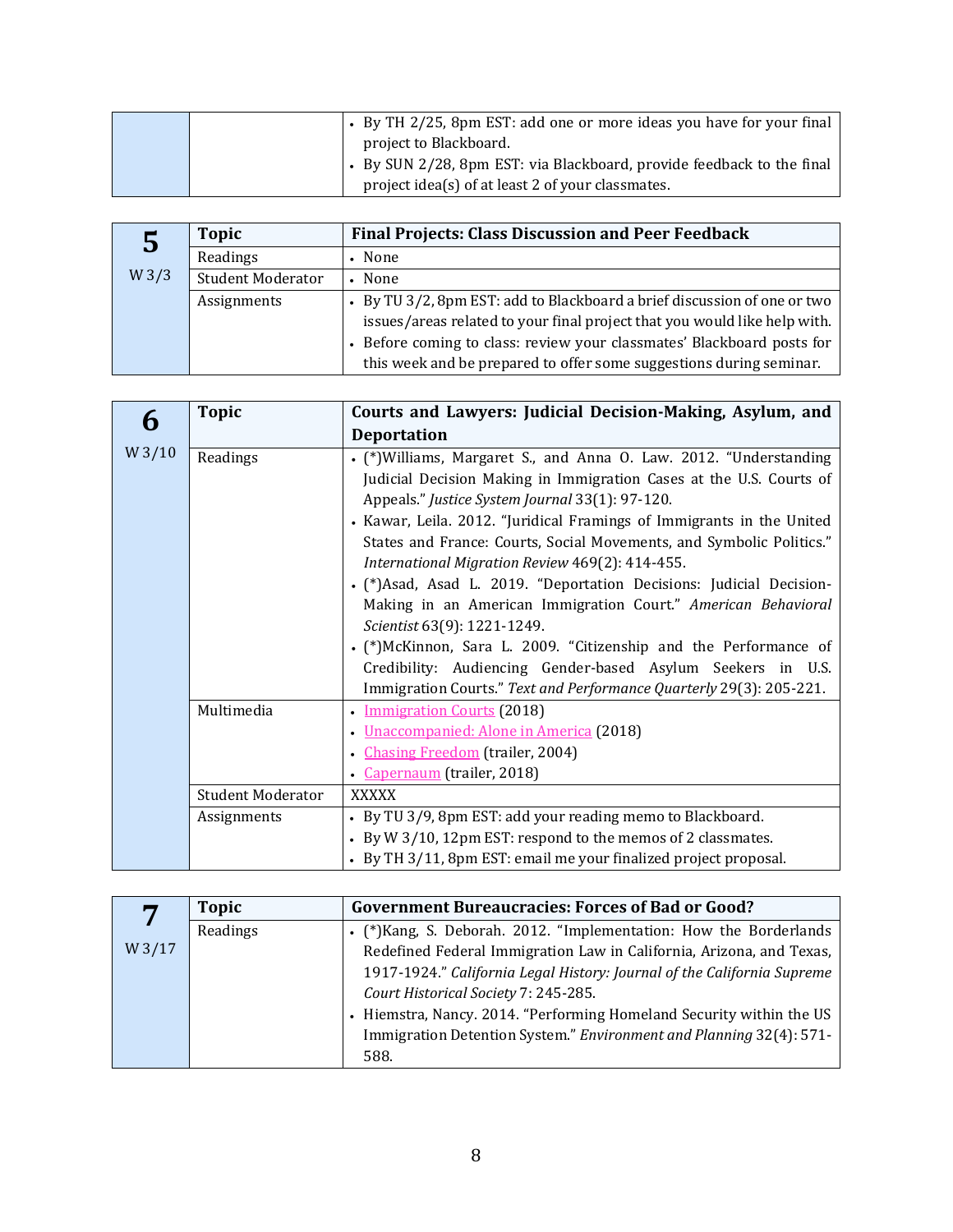|                          | • (*)North, David S. 1987. "The Long Grey Welcome: A Study of the       |
|--------------------------|-------------------------------------------------------------------------|
|                          | American Naturalization Program." International Migration Review        |
|                          | $21(2): 311-326.$                                                       |
|                          | • (*) Marrow, Helen B. 2009. "Immigrant Bureaucratic Incorporation: The |
|                          | Dual Roles of Professional Missions and Government Policies."           |
|                          | American Sociological Review 74(5): 756-776.                            |
| Multimedia               | • Separated: Children at the Border (2018)                              |
|                          | • Deportation Nation (2018)                                             |
|                          | • Lost in Detention (2011)                                              |
|                          | • Well-Founded Fear (trailer, 2000)                                     |
| <b>Student Moderator</b> | <b>XXXXX</b>                                                            |
| Assignments              | • By TU 3/16, 8pm EST add your reading memo to Blackboard.              |
|                          | • By W 3/17, 12pm EST: respond to the memos of 2 classmates.            |

| 8      | <b>Topic</b>             | <b>States: Asserting Power in a Federal System</b>                           |
|--------|--------------------------|------------------------------------------------------------------------------|
|        | Readings                 | • Newton, Lina. 2012. "Policy Innovation or Vertical Integration? A View     |
| W 3/24 |                          | of Immigration Federalism from the States." Law & Policy 34(2): 113-<br>137. |
|        |                          | • (*)Colbern, Allan, and S. Karthick Ramakrishnan. 2020. Citizenship         |
|        |                          | Reimagined: A New Framework for State Rights in the United States.           |
|        |                          | Chapters $1, 2$ , and $5$ .                                                  |
|        |                          | • (*) Paquet, Mireille. 2014. "The Federalization of Immigration and         |
|        |                          | Integration in Canada." Canadian Journal of Political Science 47(3): 519-    |
|        |                          | 548.                                                                         |
|        | Multimedia               | • Illegal America: Arizona's Immigration Fight (2010)                        |
|        | <b>Student Moderator</b> | <b>XXXXX</b>                                                                 |
|        | Assignments              | • By TU 3/23, 8pm EST: add your reading memo to Blackboard.                  |
|        |                          | • By W 3/24, 12pm EST: respond to the memos of 2 classmates.                 |



# *N o c l a s s o n W 3 / 3 1 b e c a u s e o f S p r i n g R e c e s s*

|          | <b>Topic</b> | <b>Cities: Grassroots Innovation within the Limits of Federalism</b>     |
|----------|--------------|--------------------------------------------------------------------------|
|          | Readings     | • (*)Filomeno, Felipe A. Theories of Local Immigration Policy. Cham      |
| $W\,4/7$ |              | (Switzerland): Palgrave Macmillan. Chapters 2 and 3.                     |
|          |              | • (*) de Graauw, Els. 2020. "City Government Activists and the Rights of |
|          |              | Undocumented Immigrants: Fostering Urban Citizenship within the          |
|          |              | Confines of US Federalism." Antipode (Online First).                     |
|          |              | (*) Williamson, Abigail F. 2020. "Intergovernmental Policy Feedback      |
|          |              | and Urban Responses to Immigrants." PS: Political Science and Politics:  |
|          |              | $53(1): 20-24.$                                                          |
|          |              | • Kaufmann, David, and Dominique Strebel. 2020. "Urbanising Migration    |
|          |              | Policy-Making: Urban Policies in Support of Irregular Migrants in        |
|          |              | Geneva and Zürich." Urban Studies (Online First).                        |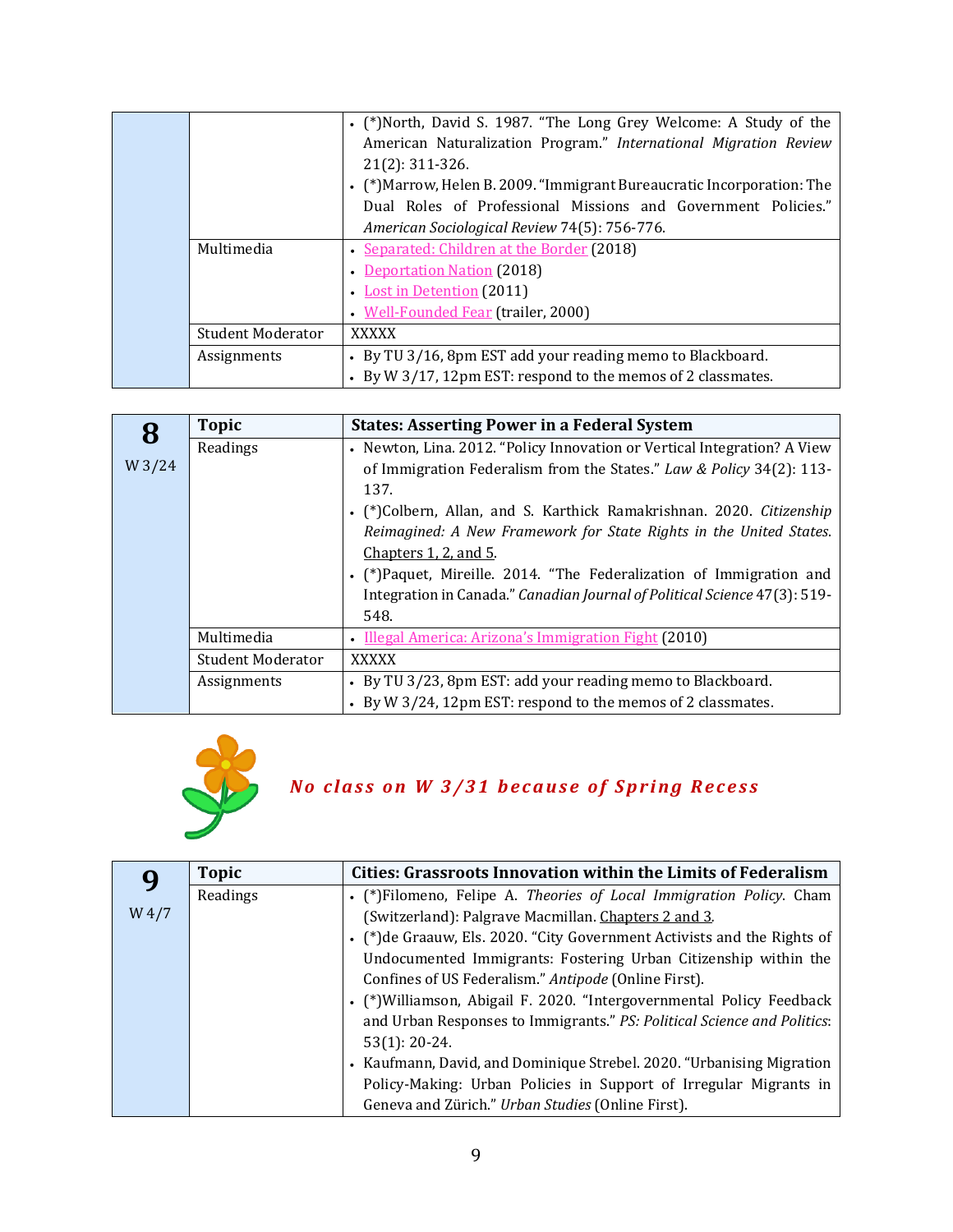| Multimedia               | • Via Genoa: Welcome to Europe (2017)                                 |
|--------------------------|-----------------------------------------------------------------------|
|                          | • Via Genoa: Fuck That (2017)                                         |
|                          | · Via Genoa: Fortune Seekers (2017)                                   |
| <b>Student Moderator</b> | XXXXX                                                                 |
| Assignments              | • By TU 4/6, 8pm EST: add your reading memo to Blackboard.            |
|                          | • By W 4/7, 12pm EST: respond to the memos of 2 classmates.           |
|                          | • By TH 4/8, 8pm EST: add your final project update #1 to Blackboard. |

| <b>10</b> | <b>Topic</b>             | The Police: Enforcers or Community Builders?                           |
|-----------|--------------------------|------------------------------------------------------------------------|
|           | Readings                 | • Varsanyi, Monica W., Paul G. Lewis, Doris Marie Provine, and Scott   |
| $W$ 4/14  |                          | Decker. 2011. "A Multilayered Jurisdictional Patchwork: Immigration    |
|           |                          | Federalism in the United States." Law and Policy 34(2): 138-158.       |
|           |                          | • (*)Armenta, Amada. 2017. Protect, Serve, and Deport: The Rise of     |
|           |                          | Policing as Immigration Enforcement. Oakland: University of California |
|           |                          | Press. Chapters 3, 4, and 5.                                           |
|           |                          | • (*) Williams, Linda M. 2015. "Beyond Enforcement: Welcomeness, Local |
|           |                          | Law Enforcement, and Immigrants." Public Administration Review         |
|           |                          | 75(3): 433-442.                                                        |
|           | <b>Student Moderator</b> | <b>XXXXX</b>                                                           |
|           | Assignments              | • By TU 4/13, 8pm EST: add your reading memo to Blackboard.            |
|           |                          | • By W 4/14, 12pm EST: respond to the memos of 2 classmates.           |

| 11       | <b>Topic</b>             | <b>Civil Society Organizations: Always Helping Immigrants?</b>            |
|----------|--------------------------|---------------------------------------------------------------------------|
|          | Readings                 | • (*) de Graauw, Els. 2016. Making Immigrant Rights Real: Nonprofits and  |
| $W_4/21$ |                          | the Politics of Integration in San Francisco. Ithaca: Cornell University  |
|          |                          | Press. Chapter 1.                                                         |
|          |                          | (*) Gleeson, Shannon. 2009. "From Rights to Claims: The Role of Civil     |
|          |                          | Society in Making Rights Real for Immigrant Workers." Law & Society       |
|          |                          | Review 43(3): 669-700.                                                    |
|          |                          | (*) Calderon, Apolonia. 2020. "Foundations as 'Amigos o Rebeldes': The    |
|          |                          | Influence of Philanthropic Funding on Local Immigration Policy            |
|          |                          | Outputs." Nonprofit Policy Forum 11(2): 1-31.                             |
|          |                          | • Kohl-Arenas, Erica. 2016. The Self-Help Myth: How Philanthropy Fails to |
|          |                          | Alleviate Poverty. Oakland: University of California Press. Chapter 3.    |
|          |                          | • Castañeda, Ernestso. 2020. "Urban Context and Immigrant                 |
|          |                          | Organizations: Differences in New York, El Paso, Paris, and Barcelona."   |
|          |                          | ANNALS of the American Academy of Political and Social Science 690(1):    |
|          |                          | 117-135.                                                                  |
|          | Multimedia               | • Made in L.A. (2007)                                                     |
|          |                          | • Clínica de Migrantes (trailer, 2016)                                    |
|          | <b>Student Moderator</b> | XXXXX                                                                     |
|          | Assignments              | • By TU 4/20, 8pm EST: add your reading memo to Blackboard.               |
|          |                          | • By W 4/21, 12pm EST: respond to the memos of 2 classmates.              |